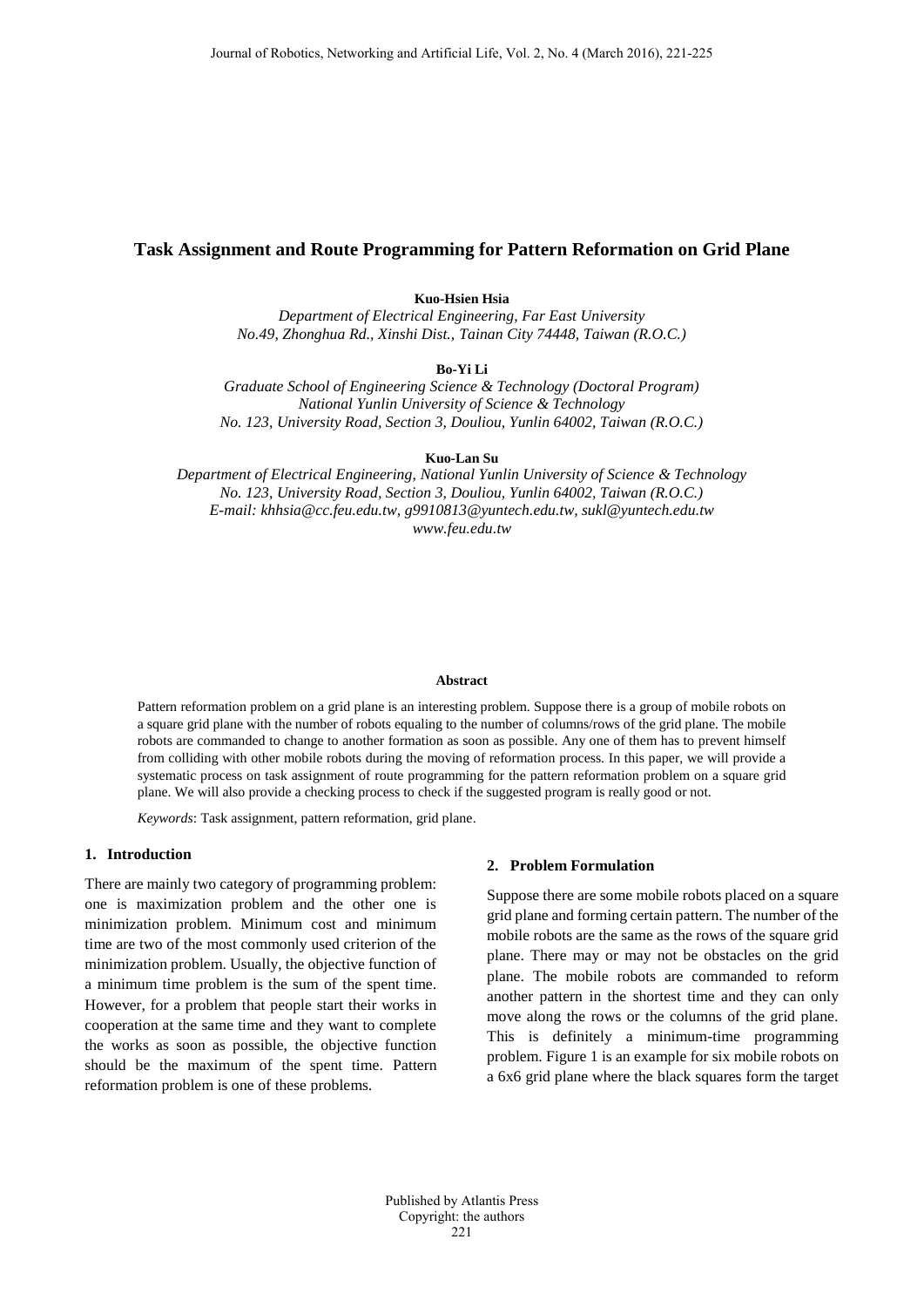

Fig. 1. Example of 6 mobile-robots on a 6x6 grid plane with the black squares forming the target formation.

pattern, i.e. the 6 mobile robots are commanded to form the new pattern designated by the circles.

There are two sub-problems that have to be considered for solving this problem. The first one is the taskassignment problem that each mobile robot's destination has to be determined for the minimum time requirement. The second one is the route programming problem that how each mobile robot should move to the target position in the shortest time without colliding with any other one mobile robot once the task assignment is completed. While dealing with the second sub-problem, it is possible to return to the first sub-problem because of the route conflict of any two mobile robots and one of them should wait for a step or detour to a further routing.

## **3. Algorithm for Task Assignment with Verification**

Let each mobile robot has its ID and each target is also assigned an ID for convenience. The grid points on the grid plane are numbered sequentially with column majored from up to down and from left to right. For example, the grid point on the cross of the  $i^{th}$  row and  $j^{th}$ column on a 6x6 grid plane is numbered as (*j*-1)x6+*i*. With these information, we can form a distance matrix with the row number represents the robot ID and the column number represents the destination ID. The element at row *i* and column *j* represents the steps needed for the mobile robot *i* to the destination *j*. This matrix can be determined by the diffusion method [1-2].

For the case of Fig. 1, suppose the robots are numbered from top to bottom as 1 to 6. By diffusion method¸ the distance matrix is:

|                | D1 D2 D3 D4 D5 D6                                                                      |  |                |
|----------------|----------------------------------------------------------------------------------------|--|----------------|
| R1             |                                                                                        |  |                |
| R <sub>2</sub> | 3 4 5 6 7 8<br>3 2 3 4 5 6<br>5 4 5 4 5 6<br>5 4 5 4 5 6<br>7 6 7 6 7 6<br>7 6 7 6 7 6 |  | 6 <sup>1</sup> |
| $=$ R3         |                                                                                        |  |                |
| R <sub>4</sub> |                                                                                        |  |                |
| R <sub>5</sub> |                                                                                        |  |                |
| R <sub>6</sub> |                                                                                        |  |                |

After the initial formation and target formation are determined, one can do the task assignment process. We have developed two algorithms for task assignment process [3-4]. The algorithm in [3] is simple but cannot guarantee the obtained result being with shortest time. When there is 0's in the distance matrix, the assignment result will often be wrong. Hence we developed a new algorithm, which is more complex but with better result, in [4]. However, there is still no mathematical proof for the optimality. Hence, in this paper, we develop a new task assignment algorithm, with which we believe that the shortest time can be guaranteed, as in the following.

- Step 1: Use the algorithm in [3] or [4] to determine the first assignment for the original distance matrix,  $\Delta_1$ . Determine the necessary moving time  $t_1$  for the reformation.
- Step 2: Replace the elements greater than or equal to  $t_1$ of the distance matrix by a sufficiently large number *Z*, e.g. 999. This forms the 2<sup>nd</sup> distance matrix.
- Step 3: Use the Hungarian algorithm [5] to check the minimum working time  $T_2$  for the  $2<sup>nd</sup>$  distance matrix  $\Delta_2$ . If  $T_2 \geq Z$ , then the obtained task assignment is the optimal one, else add 1 to the indices of  $\triangle$  and *t*, and go to Step 1.

Because the Hungarian algorithm is a well-known method for solving minimum-cost task assignment problem, and the sufficiently large number *Z* is much larger than the required time for the task, the check can guarantee that there is no better alternative for the task assignment. Hence, each mobile robot will have its destination to form the overall new pattern.

There is one thing that should be noticed. The optimal task assignment is not unique. But one cannot find any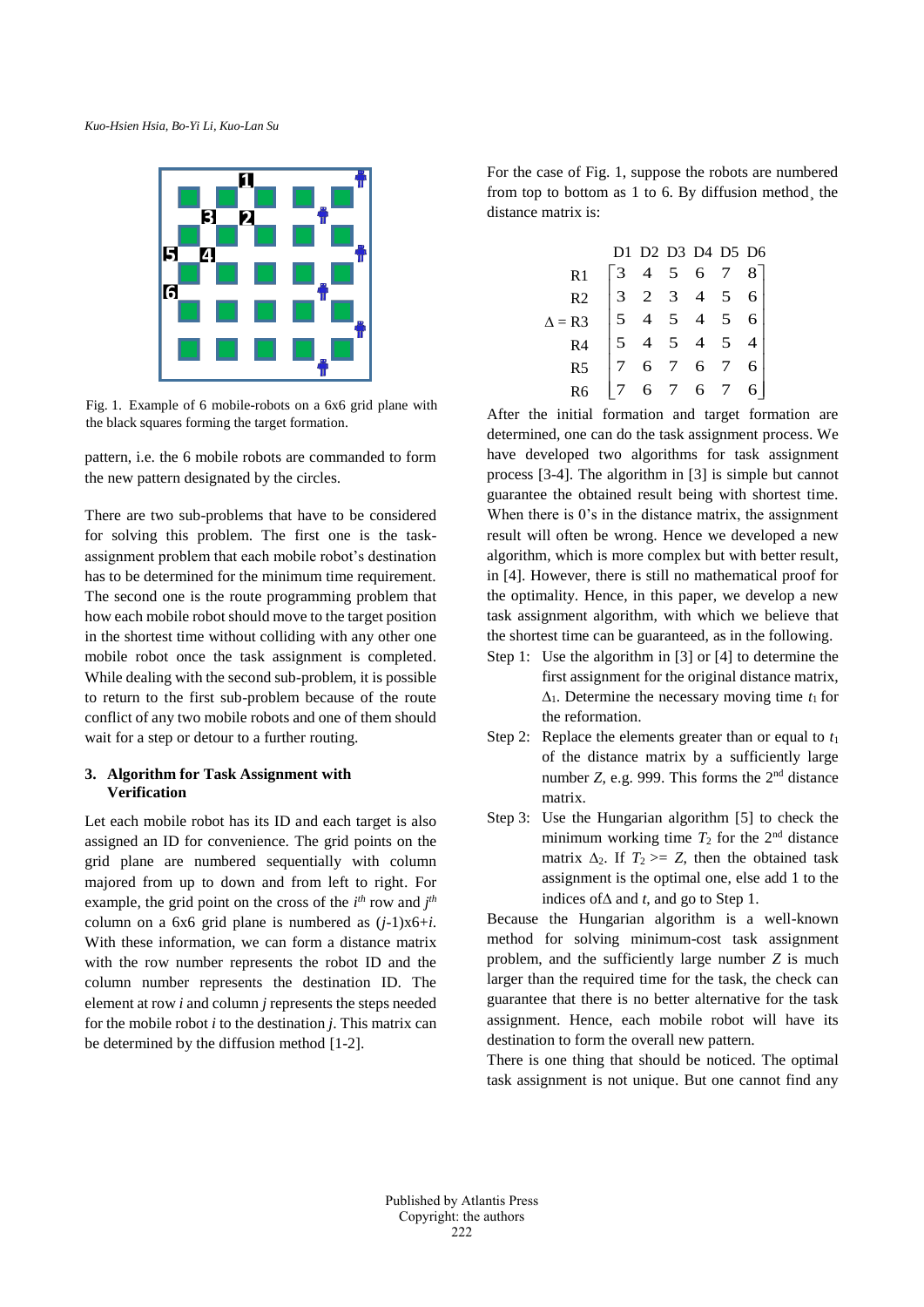*Task Assignment and Route*

other assignment way that will have a shorter time to complete the task.

After the target position determined, there may be more than one possible route to the target position. Refer to Fig. 2, both Routes 1 and 2 for Robot 1 are of distance 3. If both robots choose the dashed route, then they will collide after one step. If anyone of them waits a step to prevent the collision, then the task will be delayed for 1 unit of time. If any one and only one of them chooses the solid route, then there will be no collision and the task will be completed on time.

### **4. Experimental Results**

Consider the example shown in Fig. 1. This means that the distance matrix is as equation (1).

$$
\Delta_1 = \begin{bmatrix} 3 & 4 & 5 & 6 & 7 & 8 \\ 3 & 2 & 3 & 4 & 5 & 6 \\ 5 & 4 & 5 & 4 & 5 & 6 \\ 5 & 4 & 5 & 4 & 5 & 4 \\ 7 & 6 & 7 & 6 & 7 & 6 \\ 7 & 6 & 7 & 6 & 7 & 6 \end{bmatrix}
$$
(1)

Use the algorithm in [3] to solve this task assignment problem and we will have:

Robot 1  $\rightarrow$  Destination 1, Robot 2  $\rightarrow$  Destination 3

Robot 3  $\rightarrow$  Destination 5, Robot 4  $\rightarrow$  Destination 2

Robot 5  $\rightarrow$  Destination 4, Robot 6  $\rightarrow$  Destination 6 The required shortest time  $t_1$  for the pattern reformation is 6. Replace the elements greater than or equal to 6 of the  $\Delta_1$  by 99, and we have the second distance matrix as:

<sup>2</sup> = 99 99 99 99 99 99 99 99 99 99 99 99 5 4 5 4 5 4 5 4 5 4 5 99 3 2 3 4 5 99 3 4 5 99 99 99 (2)

Applying the Hungarian Algorithm on  $\Delta_2$ , we have the minimum cost for this problem is 211 which is much more large than 99. Thus the obtained task assignment result is the best one. And the routes for the pattern reformation are shown in Fig. 3.

For this problem, there is another assignment way that will result in the same time 6 for the pattern reformation. This way is:



Fig. 2. Route select on route programming.

Robot 1  $\rightarrow$  Destination 1, Robot 2  $\rightarrow$  Destination 2 Robot 3  $\rightarrow$  Destination 5, Robot 4  $\rightarrow$  Destination 3 Robot 5  $\rightarrow$  Destination 6, Robot 6  $\rightarrow$  Destination 4 Consider another example shown in Fig. 4. There are 7 mobile robots on a 7x7 grid plane. The target positions are prescribed. The distance equation is:

| $\Delta_1 =$ |                 |                 |  | $\begin{bmatrix} 1 & 2 & 1 & 6 & 4 & 3 & 2 \\ 6 & 5 & 4 & 5 & 5 & 8 & 7 \\ 2 & 5 & 4 & 3 & 1 & 4 & 3 \\ 3 & 4 & 3 & 4 & 2 & 5 & 4 \\ 4 & 3 & 2 & 5 & 3 & 6 & 5 \\ 2 & 5 & 4 & 5 & 1 & 2 & 1 \end{bmatrix}$ |   |  |
|--------------|-----------------|-----------------|--|------------------------------------------------------------------------------------------------------------------------------------------------------------------------------------------------------------|---|--|
|              |                 |                 |  |                                                                                                                                                                                                            |   |  |
|              | $5\overline{)}$ |                 |  |                                                                                                                                                                                                            |   |  |
|              |                 | $3 \t2 \t9 \t7$ |  | 6                                                                                                                                                                                                          | 5 |  |

Use the algorithm in [3] to solve this task assignment problem and we will have:



The required shortest time  $t_1$  for the pattern reformation is 5. Replace the elements greater than or equal to 5 of the  $\Delta_1$  by 99, and we have the second distance matrix as:

|  |  |             |    | 2 1 99 4 3 2 <sup>-</sup><br>99 4 99 99 99 99<br>99 4 3 1 4 3<br>4 3 4 2 99 4<br>3 2 99 3 99 99<br>99 4 99 1 2 1 |  |
|--|--|-------------|----|------------------------------------------------------------------------------------------------------------------|--|
|  |  |             |    |                                                                                                                  |  |
|  |  |             |    |                                                                                                                  |  |
|  |  |             |    |                                                                                                                  |  |
|  |  | $2\quad 99$ | 99 |                                                                                                                  |  |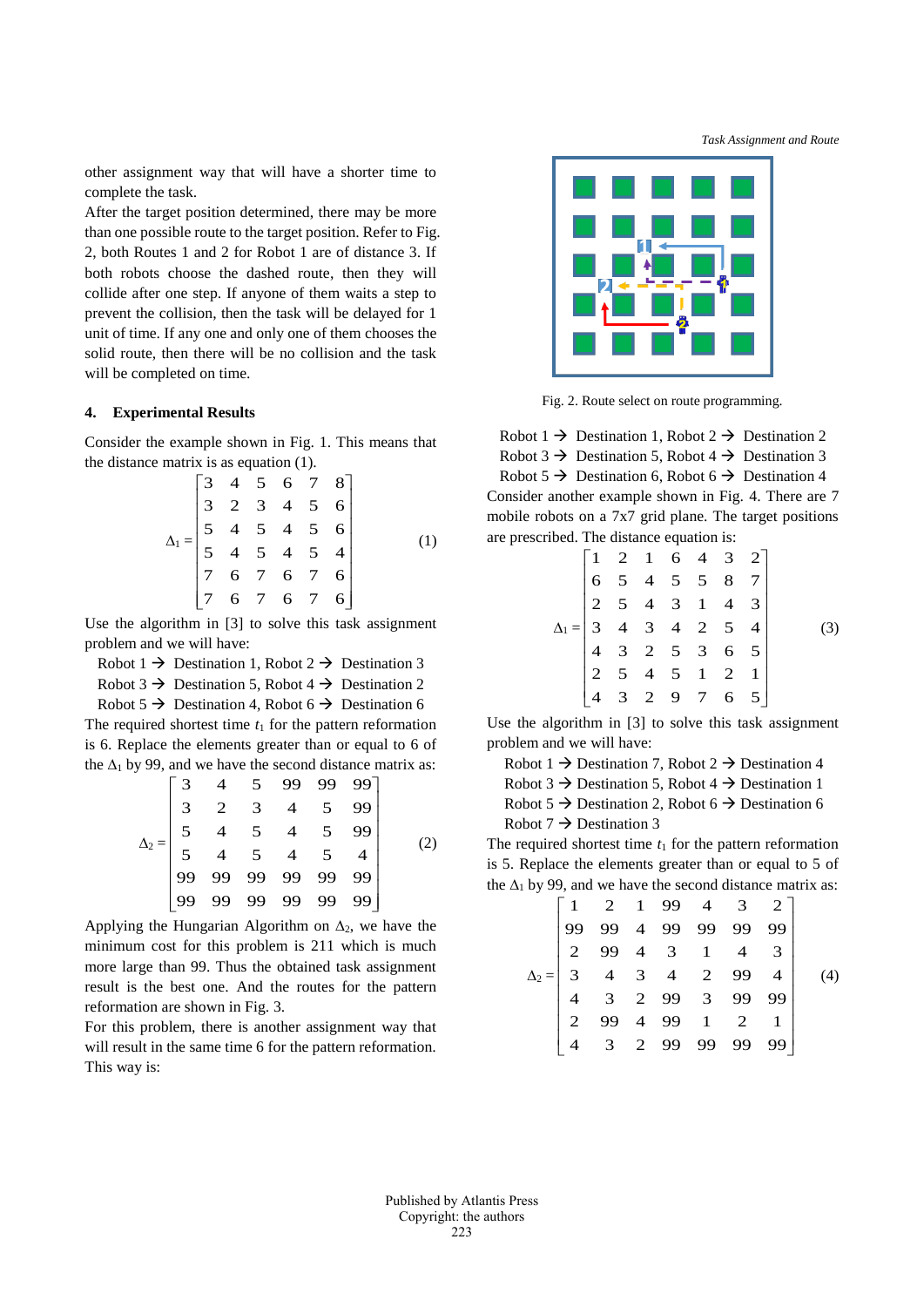

Fig. 3. Programmed routes for Example of Fig.1.



Fig. 4. Example of 7 mobile-robots on a 7x7 grid plane with the squares forming the target formation.

Applying the Hungarian Algorithm on (4), we have the minimum cost for this problem is 20 which is less than 99. Thus we have to use the algorithm in [3] to solve (4) and we will have:

- Robot 1  $\rightarrow$  Destination 7, Robot 2  $\rightarrow$  Destination 3
- Robot 3  $\rightarrow$  Destination 4, Robot 4  $\rightarrow$  Destination 1
- Robot 5  $\rightarrow$  Destination 5, Robot 6  $\rightarrow$  Destination 6

```
Robot 7 \rightarrow Destination 2
```
The required shortest time  $t_1$  for the pattern reformation is 4. Replace the elements greater than or equal to 4 of the  $\Delta_1$  by 99, and we have the third distance matrix as:



Fig. 5. Programmed routes for Example of Fig.4.

|              | 2  |                                                   |                 | 99           | -3            |    |  |
|--------------|----|---------------------------------------------------|-----------------|--------------|---------------|----|--|
|              | 99 |                                                   |                 |              | 99            |    |  |
|              | 99 |                                                   |                 |              | 99            |    |  |
| $\Delta_3 =$ | 99 | 1 99 99<br>99 99 99<br>99 3 1<br>3 99 2<br>2 99 3 |                 |              | 99            |    |  |
|              |    |                                                   |                 |              | 99            |    |  |
|              | 99 | 99                                                | 99              | $\mathbf{1}$ | $\mathcal{D}$ |    |  |
|              |    | 2                                                 | $\overline{99}$ | 99           | 99            | 99 |  |

Applying the Hungarian Algorithm on (5), we have the minimum cost for this problem is 114 which is greater than 99. Thus we can feel free that the shortest time for the task has been obtained. The programmed route in shown in Fig. 5.

### **5. Conclusions**

In this paper, we developed a new algorithm, which combines our early developed algorithm with the Hungarian algorithm, to guarantee the task assignment result to be the best one. Since the Hungarian algorithm has been well applied on minimum cost programming problem, we believe that the proposed algorithm in this paper can be well applied on any size of grid plane.

## **References**

- 1. E. W. Dijkstra, A note on two problems in connexion with graphs, *Numerische Mathematik*, **1** (1959) 269-271.
- 2. T. H. Cormen, C. E. Leiserson, R. L. Rivest and C. Stein, Section 24.3: Dijkstra's algorithm *in Introduction to Algorithms, Third ed.*, (MIT Press and McGraw–Hill, 2009) pp. 658–663.